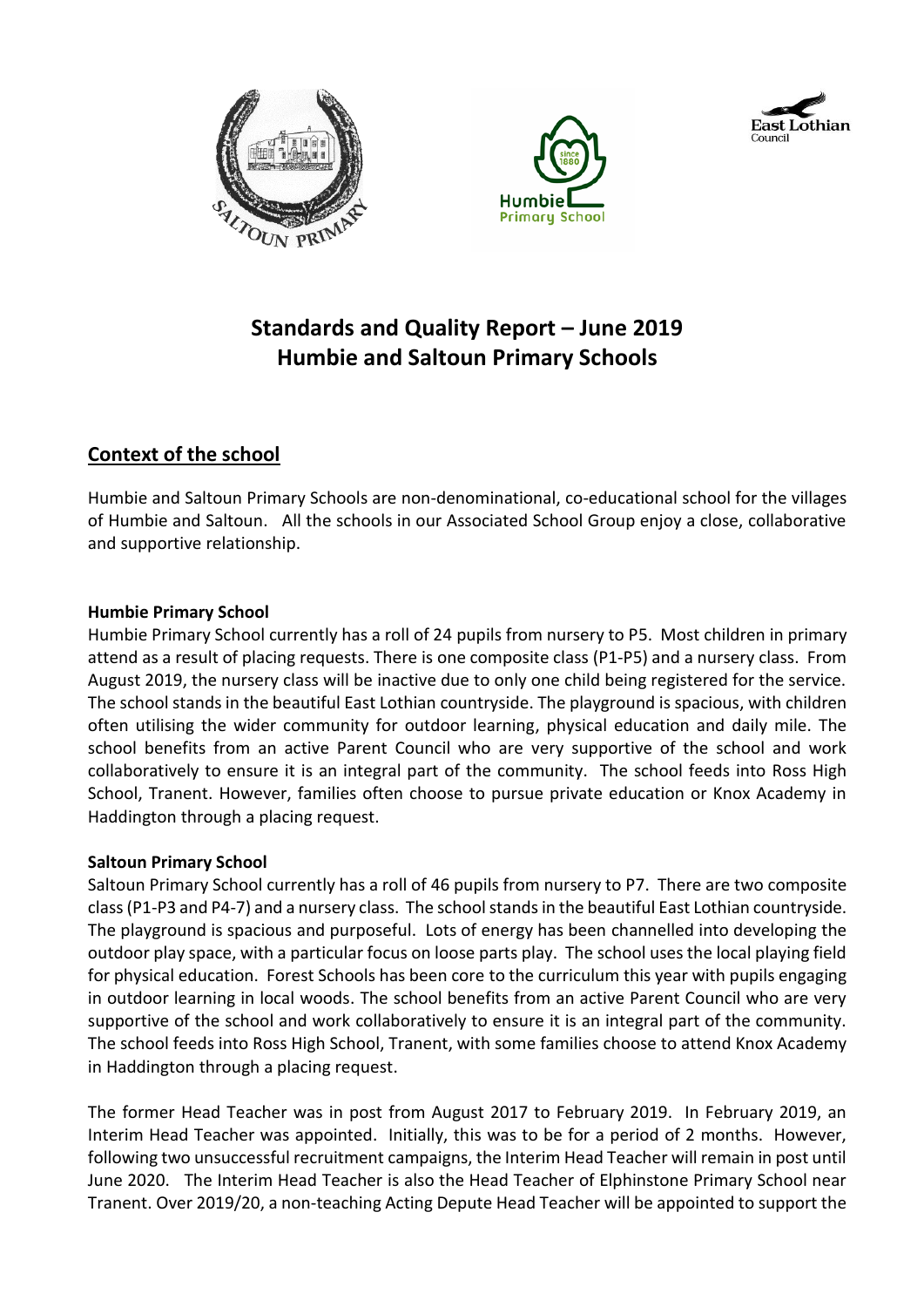Head Teacher to lead across the three schools. The SLT is strengthened by a Principal Teacher in each of the schools and a Senior Early Years Practitioner in Saltoun PS.

# **How good is our leadership and approach to improvement?**

## 1.3 Leadership of Change

This year has presented opportunities and challenges across both schools. Periods of HT absence during the first half of the academic year resulted in changing priorities for staff. The arrival of the Interim HT brought a further period of change. Additionally at Humbie, there was a significant change in teaching in support staff from the start of 2018/19.

Both schools pride themselves on being nurturing, friendly and warm, who place families at the centre of practice. In Humbie and Saltoun, time was spent revisiting the school and community values, values that were unique to each setting. This process needs to be further refined and completed as part of the development of the individual schools vison, values and aims. In both schools, all staff work together closely as a team for the benefit of all children and families. The schools are highly regarded by the school community and staff contribute willingly to school and community life. Teachers are keen, and would welcome the opportunity, to take responsibility for leading aspects of curriculum development. Support, clerical and janitorial staff all play a fundamental role in the schools. The appointment of a Senior Facilities Assistant in May 2019 has been very welcomed.

Children have plentiful opportunities to make decisions about, and influence aspects of their school experience. They take pride in their responsibilities and are developing the concept of Rights Respecting Schools, with both schools achieving Bronze Level.

The Principal Teacher at Humbie has undertaken Next Steps into Leadership with the Principal Teacher at Saltoun becoming a fully qualified Forest Schools leader.

Over 2018/19, the Interim Head Teacher has led the 1140 ELCC Quality Group. This group has developed guidance documents to support quality Environment, Tracking and Reporting, Play and Transition experiences for children in Early Learning and Childcare settings. These will be rolled out over all ELCC settings in East Lothian from August 2019.

#### **Key Moments**

- Humbie Children's Art Exhibition in Humbie Hub.
- P4/5 children from Humbie presenting their work and thoughts on climate change at the UK Primary Science Education Conference in Edinburgh in June 2019.
- Saltoun's Gold award for Eco Schools.
- Development of storyline and presentation of end of year show in Saltoun.
- With the support of the graphic design skills of a Classroom Assistant at Humbie, the children designed a new school logo encompassing the current ethos of the school and community – Love, Community and Growth

#### **Future Developments**

- Continue to develop our curriculum rationale, vision, values and aims.
- Continue to support leadership opportunities at all levels.
- Develop a cohesive Senior Leadership Team with clear remits and responsibilities.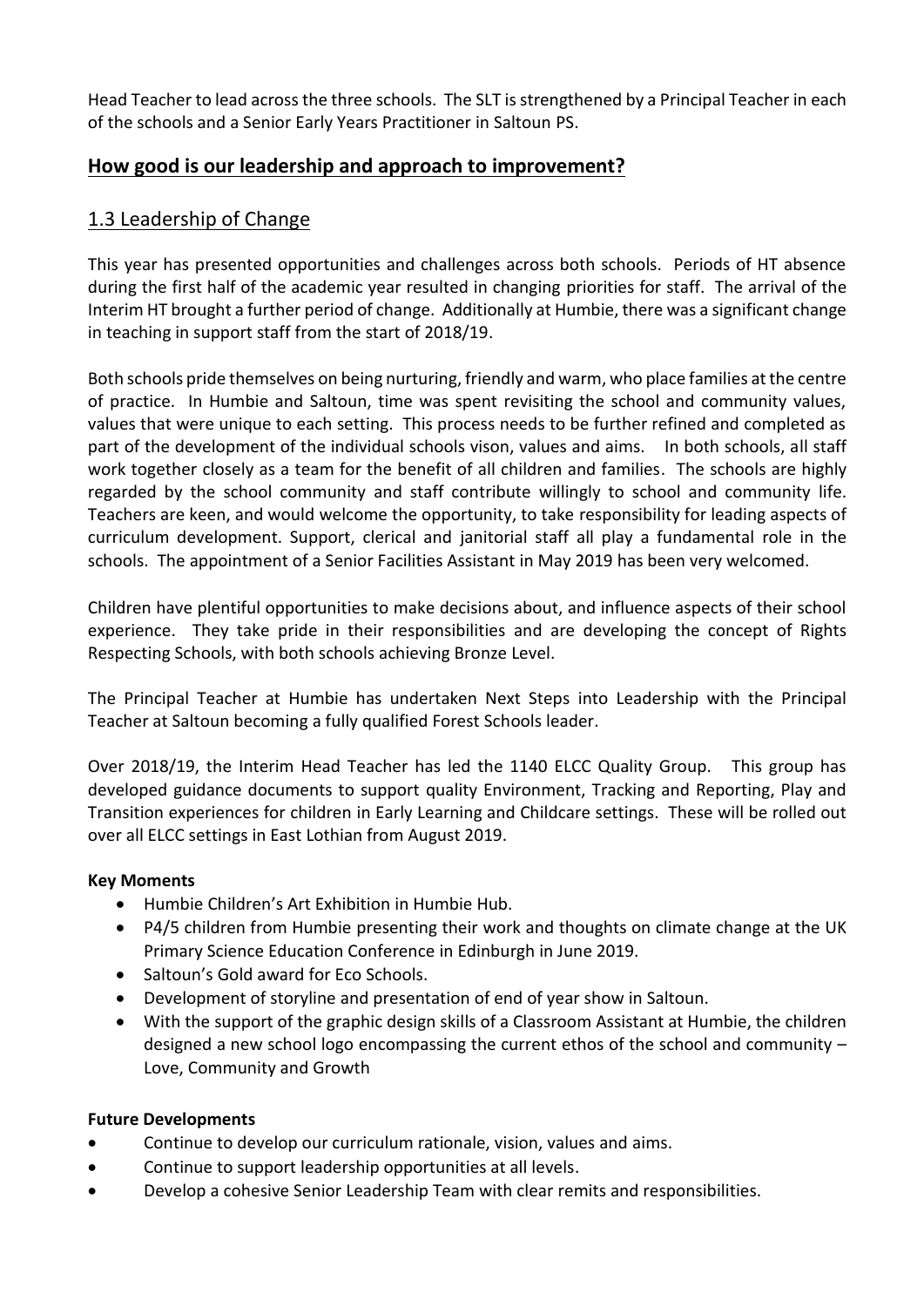# **How good is the quality of the care and provision we offer?**

## 2.3 Learning, Teaching and Assessment

The ethos and culture of the schools leads to teamwork between practitioners, parents and external providers ensuring that the key priority remains the well-being of each child and their family. All children enjoy attending school and are willing participants in their learning. They are often motivated by the tasks and activities on offer to them and extend their learning at home. Children appreciate the opportunities they are given to make choices in their learning as shown through committees, forums and responsive learning opportunities in and out with school. The importance of play as a core part of learning, for children of all ages, is fully recognised and embraced by the staff team across both schools. Outdoor learning is key, with both schools joining together for Forest School opportunities regularly.

Children have regular opportunities to use digital technology. Interactive whiteboards are used as a teaching tool to enhance learning and teaching. Laptops are used well by children for varied learning activities. In Humbie, each child has access to a Chromebook or tablet.

Planning formats have been revised over 2018/19 to plan and track effectively for multi-composite classes. Tracking data over time, in a concise system, is now a priority. The quality of teaching across both the schools is good. This has been shown through lesson study observations in trios. This needs to now be documents more fully and be evidenced based. Most learning tasks across the curriculum are carefully differentiated within the multi-stage composite classes to ensure all children are challenged and supported in their learning. Using support staff purposefully and effectively has been core to this as well as different learning strategies and a positive approach to digital learning. In all classes, teachers provide verbal feedback to children to develop and support their learning. Teachers have enthusiastically adopted curriculum framework guidance from East Lothian Council, to help them to plan and assess children's learning across the curriculum.

Since May 2019, the Interim HT has introduced the concept of developing shared and agreed expectations for learning and teaching across schools to ensure a consistency of expectation and standards for all our children (Basic Provision). This will help to ensure that all children experience activities that are varied and provide appropriate levels of support and challenge. It also helps to ensure that support staff, under the direction of the teacher, are working productively with children to improve outcomes. This process will continue to be developed and implemented over 2019/20.

Staff have met to moderate standards across the curriculum and, this year, have develop a system to provide personalised written feedback to children, parents and carers about their progress.

#### **Future Developments**

- Development of Digital Literacy across both schools.
- Staff will continue to share best practice in learning and teaching and critically evaluate practice against our Basic Provision.
- Staff will continue to engage with ELC Frameworks/SG Benchmarks to ensure that they are clear about which overarching skills they want children to practice and master as they move through the school.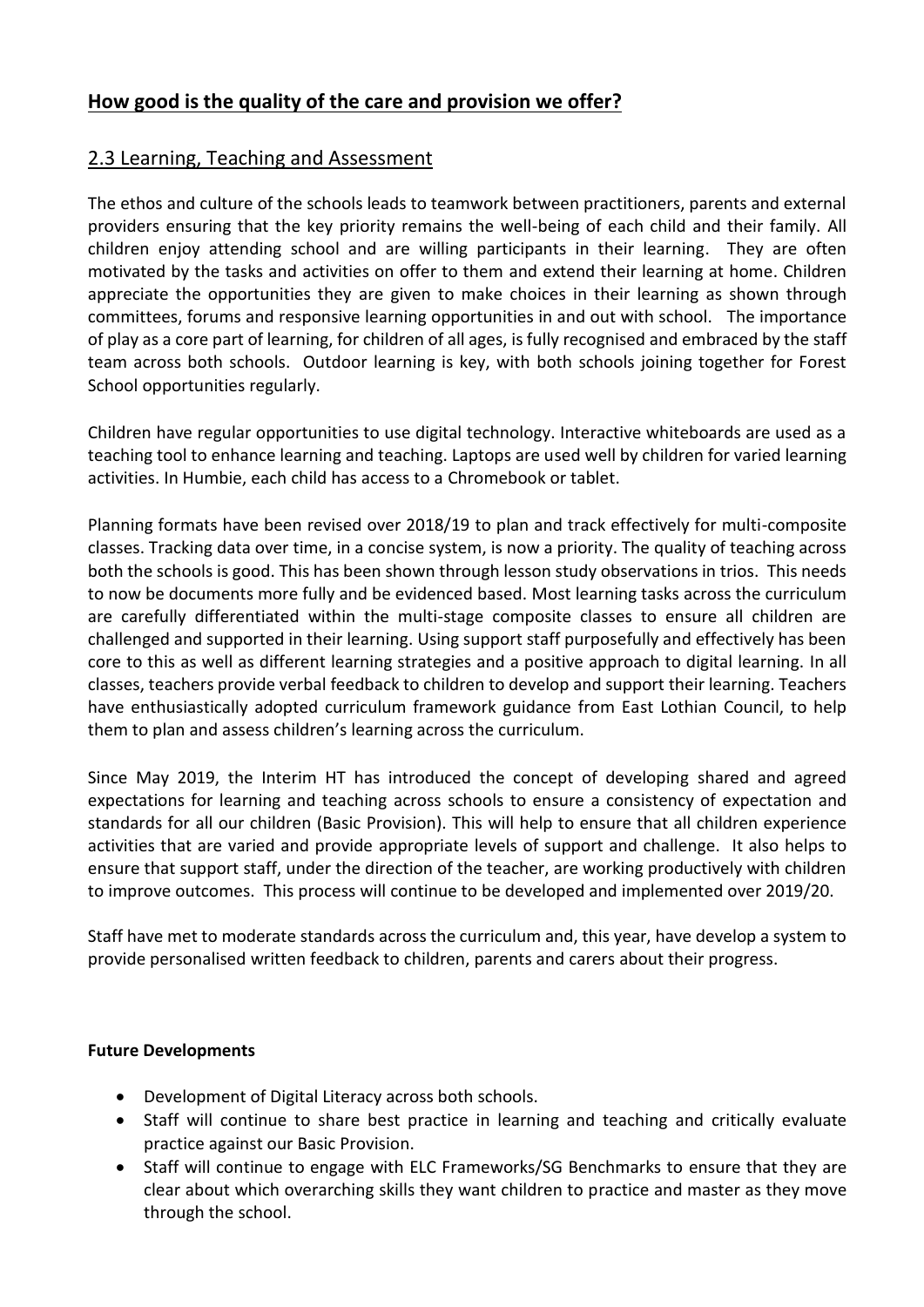Extend our approaches to moderation, to include sharing with colleagues in other schools what works well in planned learning and teaching.

## **How good are we at ensuring the best possible outcomes for all our learners?**

## 3.2 Raising Attainment and Achievement

Across the school, most children are achieving appropriate levels of attainment in literacy and numeracy and mathematics. Almost all children who have identified barriers to their learning are making good progress towards their individual learning targets. This is supported by a Support for Learning Teacher who works half a day in each school. Targets are becoming increasingly specific with children becoming more familiar and involved in the development of their next steps.

Overall, attainment in literacy and English is good. Most children are making good progress in listening and talking, reading and writing. Most children are achieving appropriate Curriculum for Excellence levels. Staff use national benchmarks, together with data from a range of standardised and diagnostic assessments, to inform their professional judgement of achievement of a level. Increased communication and conversations across the schools, with SLT input, will be prioritised.

Children at Humbie and Saltoun are confident, exercise responsibility and contribute very effectively to the life of their school. They are developing important skills as learners and can work both independently and co-operatively.

Staff are very committed to promoting equity for all learners. Staff know their children and their families well. Relationships across the school are very positive. Professional development has remained a high priority with all staff; teaching and non-teaching. Over 2019/20, all staff will be engaged collectively in professional learning and reading to implement priorities in the Improvement Plan. Staff will work collegiately across all 3 schools in the next academic year to recognise and share skills and talents.

#### **Future Developments**

- Develop 1-1 support systems with the HT and DHT for identified pupils to narrow the attainment gap and realise developed ability.
- Strengthen our approaches to tracking and measuring the effectiveness of interventions to ensure best possible progress for children and evidence improvement across nursery to P7.
- Revise approaches to moderation across the schools, and beyond, including extending moderation activities to other areas of the curriculum.
- Continued opportunities for pupil leadership.